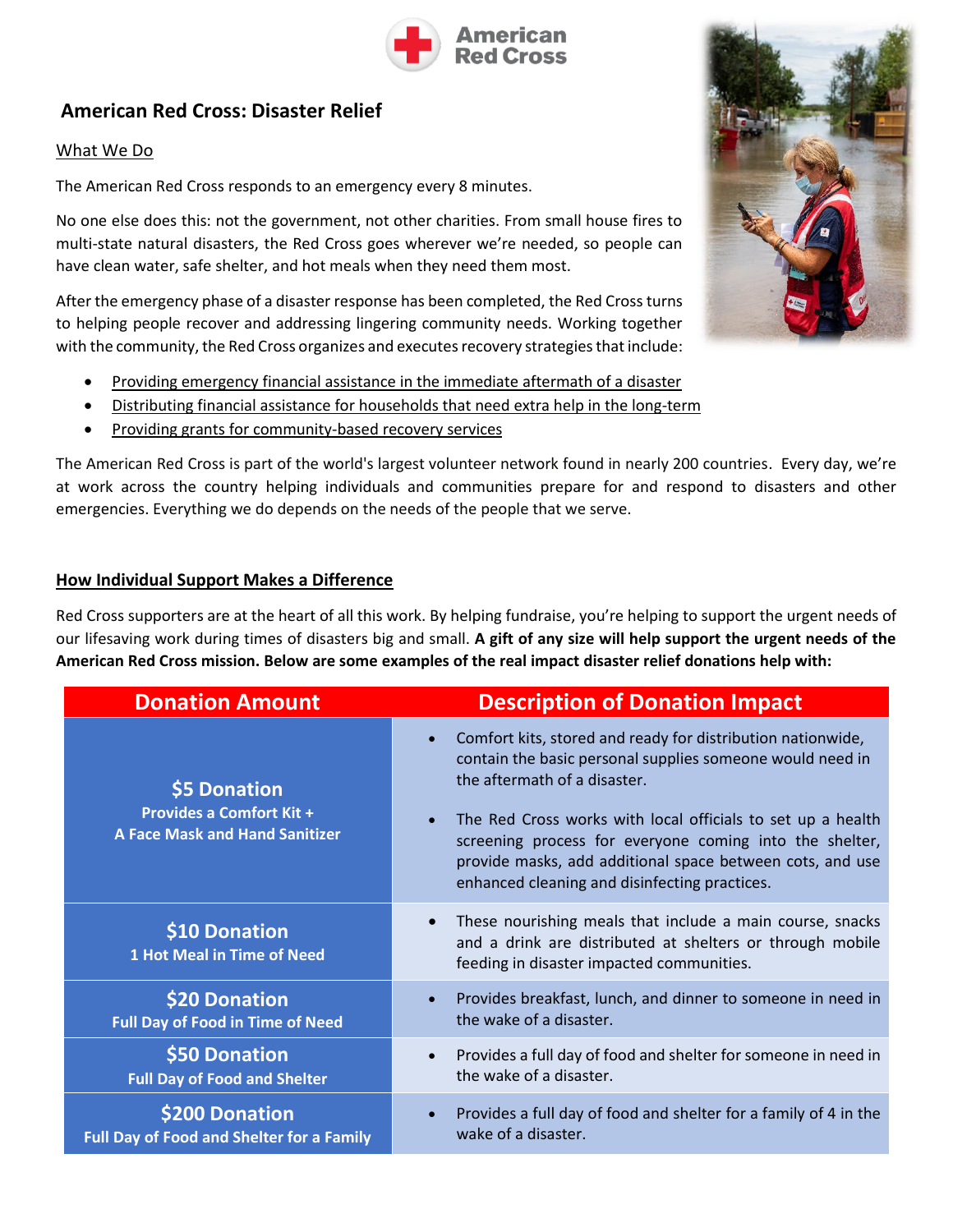#### **Suggested Fundraiser Goals to Hit**

Fundraiser support helps provide both immediate and long-term relief to neighbors in need and better prepare impacted communities and the Red Cross for future disasters. You can make a real difference for those left in the wake of disaster by helping fundraise for the following:

| <b>Fundraiser Goal</b> | <b>Description of Fundraiser Goal Impact</b>                                                                                                                                                                                                                                                         |
|------------------------|------------------------------------------------------------------------------------------------------------------------------------------------------------------------------------------------------------------------------------------------------------------------------------------------------|
| <b>Raise \$100</b>     | <b>Provide 10 Meals for Someone in Need.</b>                                                                                                                                                                                                                                                         |
| <b>Raise \$350</b>     | Deploy an Emergency Response Vehicle (ERV). This<br>specialized vehicle was designed by the Red Cross to serve<br>people affected by disasters by driving through affected<br>communities to deliver meals, snacks, relief supplies,<br>information, and comfort.                                    |
| <b>Raise \$700</b>     | Cover a Local Disaster Response. This service includes<br>dispatching an ERV, deploying 2 volunteers and providing<br>financial assistance to 1 affected family. Red Cross Disaster<br>Action Teams (DAT) respond every day in their communities<br>to support families impacted by local disasters. |
| <b>Raise \$1K</b>      | 5 Days of Food and Shelter for a Family. This service includes<br>$\bullet$<br>providing breakfast, lunch and dinner, the costs to mobilize<br>and distribute a cot, two blankets and a comfort kit as well as<br>the costs of Red Cross workers to provide this support.                            |

# **Fundraising Talking Points – Why We Need Your Help**

- The American Red Cross mission is to prevent and alleviate human suffering in the face of emergencies by mobilizing the power of volunteers and the generosity of donors.
- As part of the world's largest humanitarian network, the Red Cross touches millions of lives each year to shelter, feed and provide emotional support to victims of disasters.
- With growing populations in disaster-prone areas, more people need help than ever before.
- Every 8 minutes, we respond to disasters big and small —from home fires to hurricanes—helping families during life's darkest moments. Thanks to generous financial supporters, we deliver dependable aid when help can't wait.

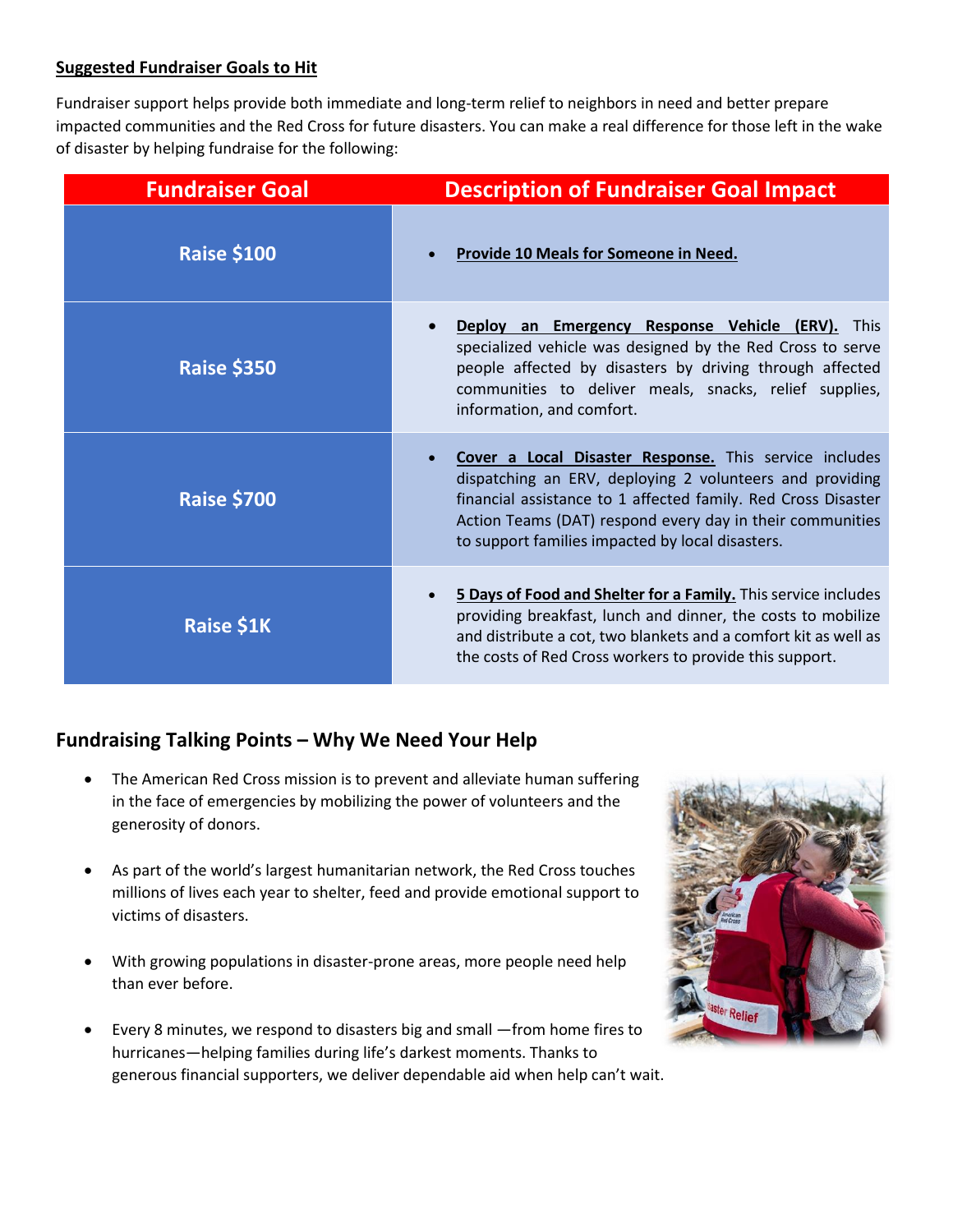- Overnight Shelter Stays: The Red Cross opens shelters to make sure people have a safe place to stay, a hot meal and access to other support from trained volunteers.
- Meals and Snacks: After a disaster, the Red Cross works with community partners to provide hot meals, snacks and water served at shelters or from Red Cross emergency response vehicles in affected neighborhood.
- Emergency Response Vehicles: Mobile Response Vehicles (also known as ERVs) circulate throughout affected communities after disasters to hand out food, relief supplies, information and comfort to those in need.



- Mental Health Services: Red Cross mental health volunteers travel to disaster sites to help people cope after a disaster. Mental health workers specialize in providing emotional support.
- Health Services: Red Cross health volunteers travel to disaster sites to help people cope. Health workers can provide first aid treatment for injuries, monitor the well-being of people staying in Red Cross shelters, and replace prescription medications or eyeglasses.
- Distribution of Emergency Supplies: Emergency supplies and comfort kits help people in the immediate aftermath of a disaster and in the days and weeks that follow. Comfort kits contain basic personal supplies needed such as toothbrush, deodorant and shampoo. Other emergency supplies include tarps, rakes, shovels, and trash bags to help people clean up their homes.
- Our work doesn't end after a disaster strikes: After the emergency phase of a response has been completed, the Red Cross turns to helping people recover and address lingering community needs through recovery strategies that include providing financial assistance and grants.
- More than 90 percent of the Red Cross workforce is volunteers. Through all its free, lifesaving services, the Red Cross helps people facing life's crises every day and is committed to helping all those in need. Your donations are key to saving lives because they make the mission possible.

# **General Mission Fundraising Talking Points**

- The American Red Cross mission is to prevent and alleviate human suffering in the face of emergencies by mobilizing the power of volunteers and the generosity of donors.
- As part of the world's largest humanitarian network, the Red Cross touches millions of lives each year to:
	- o Shelter, feed and provide emotional support to victims of disasters.
	- o Supply about 40 percent of the nation's blood.
	- o Teach skills that save lives.
	- o Provide international humanitarian aid.
	- o Support military members and their families.
- More than 90 percent of the Red Cross workforce is volunteers.
- Your donations are key to saving lives because they make the Red Cross mission possible.